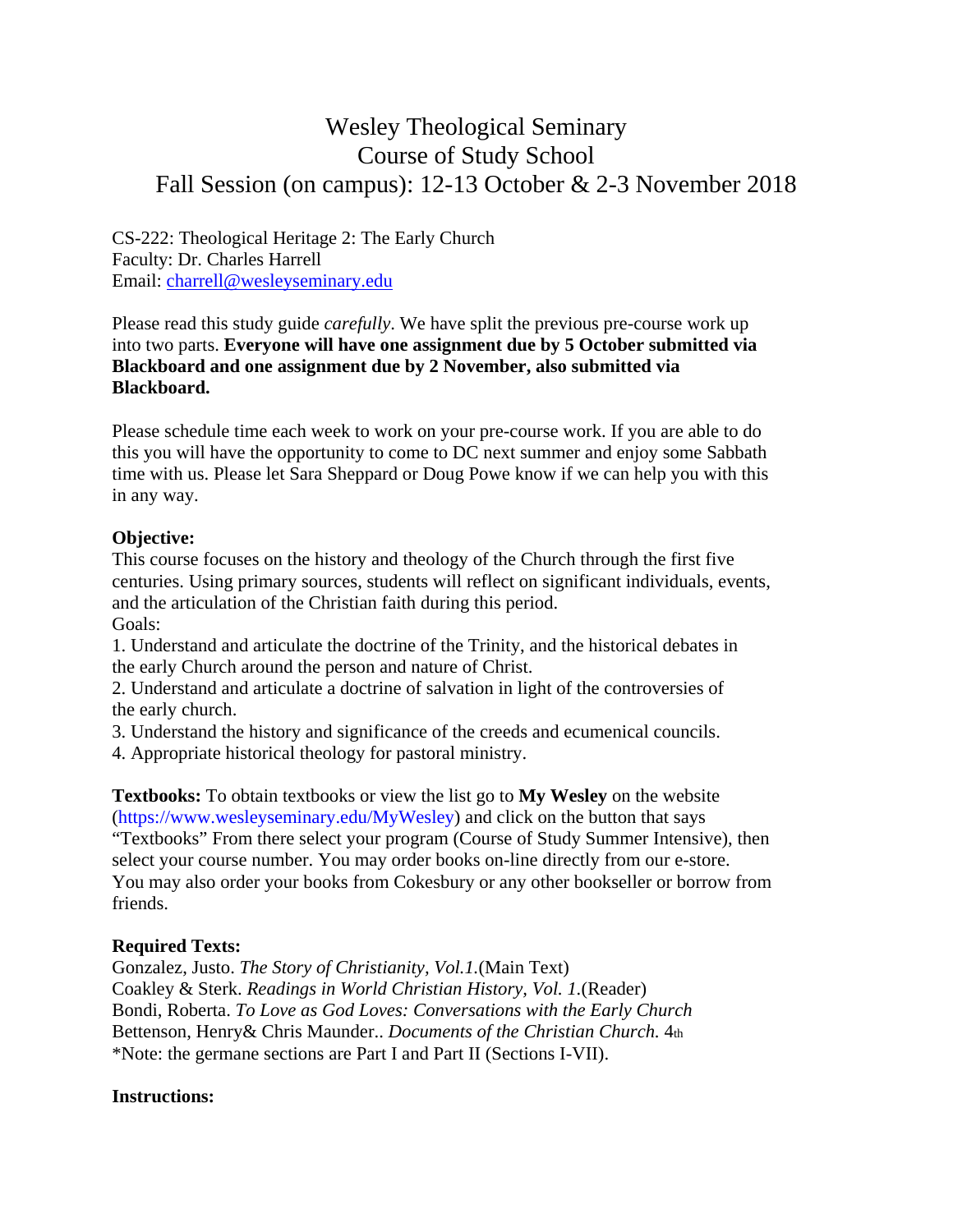Type papers using 12 point font, and 1"margins. Be sure that you have completed all essays before turning in the paper. Do not turn in your essays separately – make them into one document to post to Blackboard and make sure it is complete. You are allowed one attempt to post each assignment.

## **Written Assignment:**

## **I. Before First Campus Session**

#### **Part One: (10% of total grade)**

Write a reflection based on Roberta Bondi's book, *To Love as God Loves.* Pick one of the defining categories she lists ("Love", "Humility", "Compassion", "Prayer", "God"), and discuss in 2-3 pages *why* it is a defining category for the theology of the early Church, and whether / how it continues to be important in the modern context.

#### **Part Two: (30% of total grade)**

From the following lists, choose two persons (list 1), two events or places (list 2), and two movements or heresies (list 3) on which to write a 2-3 page essay. Your essay should indicate the following:

- (A) When (and if appropriate, where) was this person, event, or movement?
- (B) What was its significance at the time?
- ( C) What is its significance in the wider scope of the history of Christianity, and why does it matter (if it matters) for the Church today?
- (D) Name at least two significant documents that deal with the event or movement (or, in the case of a person, that s/he wrote or in which s/he is a significant reference) ?

#### List One: People

Alopen\* Ambrose of Milan Anselm of Canterbury Antony\* Athanasius of Alexandria Augustine of Hippo Basil of Caesarea Bede the Venerable\* Constantine I (the Great)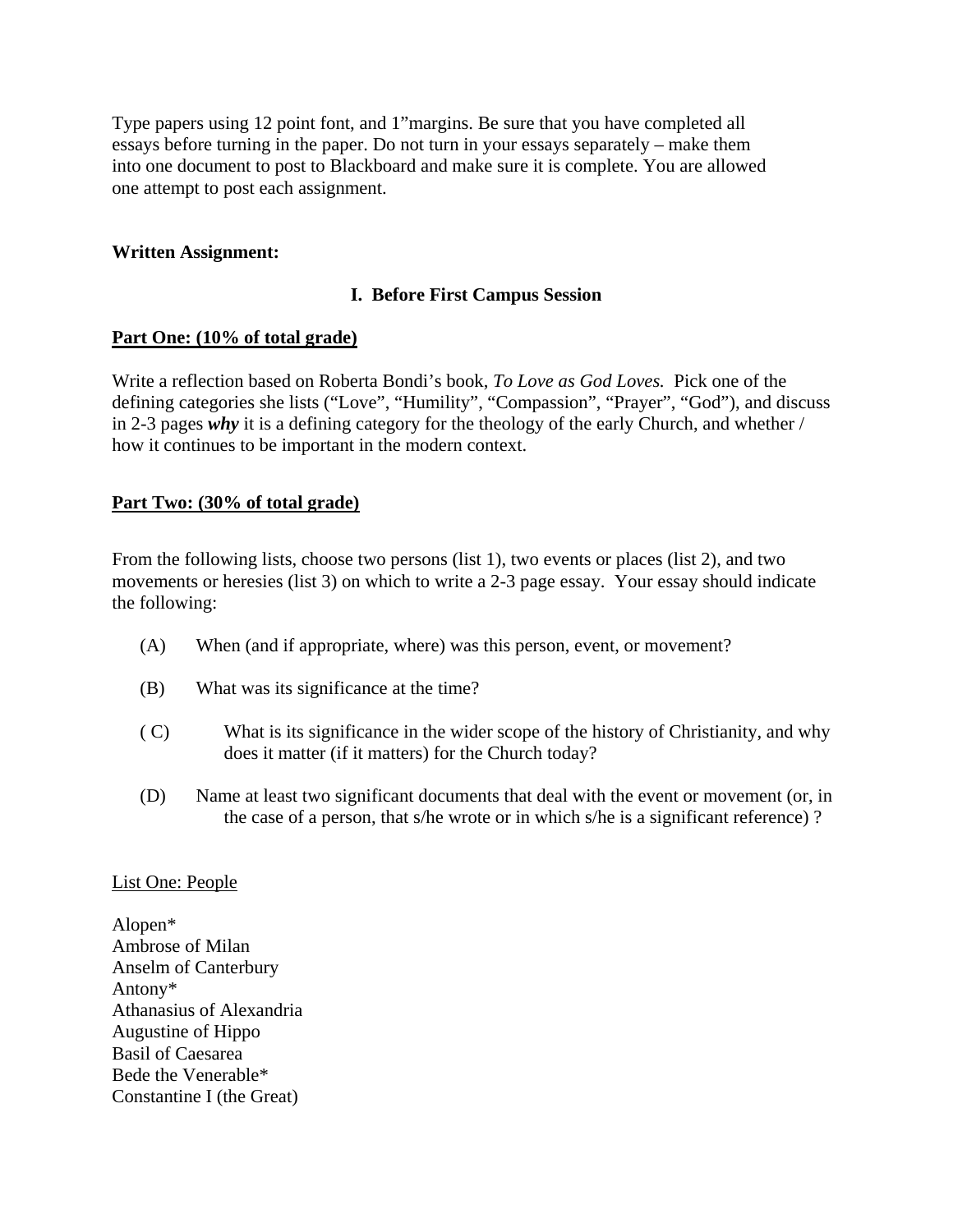Cyprian Gregory of Nyssa Ignatius of Antioch Jerome John Chrysostom Julian of Norwich\* Justinian Monica\* Origen Pachomius\* Perpetua & Felicitas\* Pliny the Younger Polycarp **Tertullian** Theodora (Empress)\* Theodore of Mopsuestia Theodore the Studite Thomas Aquinas Valens\*

\*Note: You need mention only ONE document for this person.

List Two: Events / Places

Battle of Manzikert Battle of Tours (Poitiers) Council of Chalcedon (First) Council of Nicea Crowning of Charlemagne Egeria's Travels Fall of Western Roman Empire Great Schism Haghia Sophia Nicomedia

#### List Three: Movements / Heresies

Apollinarianism Apophatic theology Crusades Docetism Donatism Gnosticism Iconoclasm Manicheanism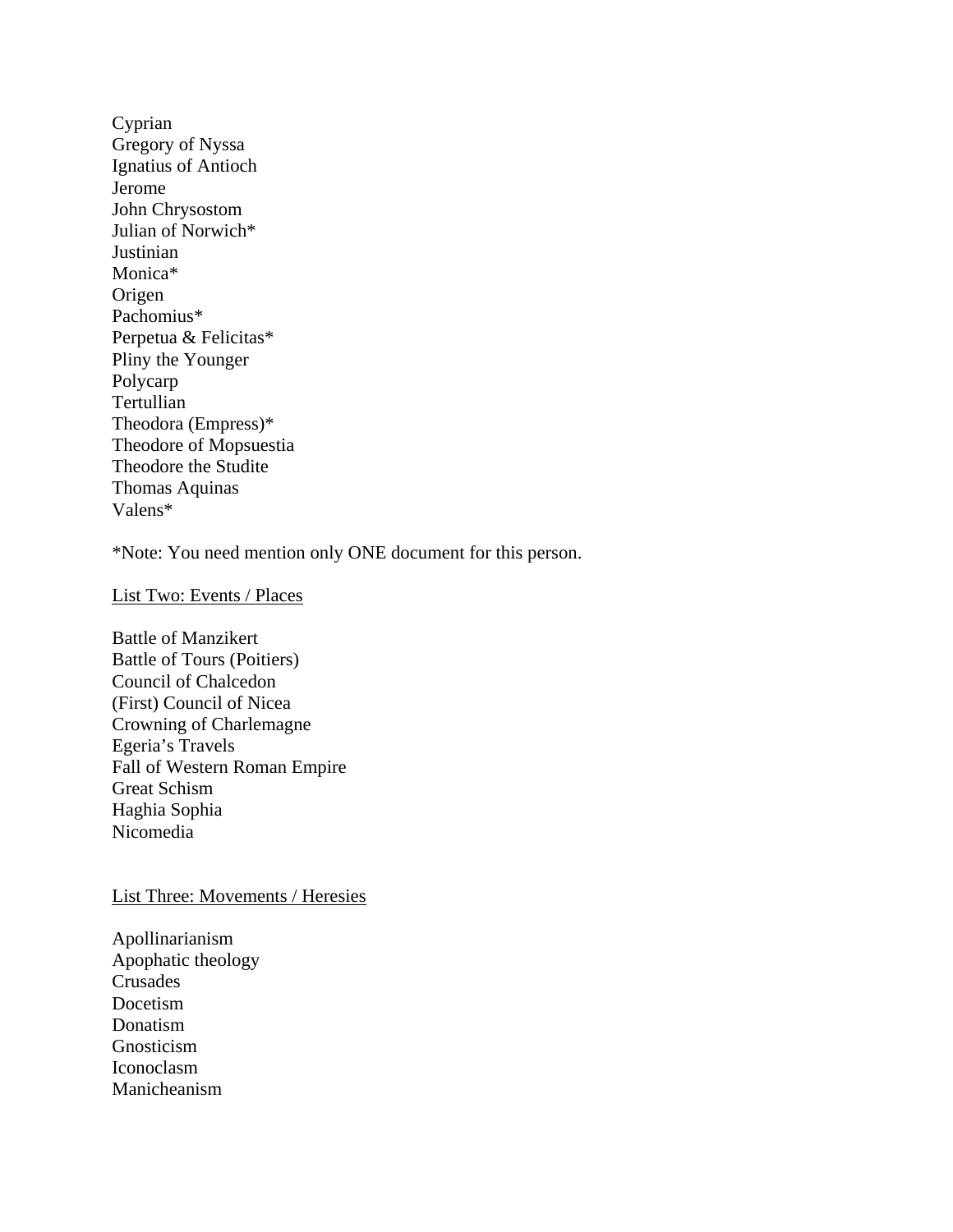Monasticism Nestorianism Pelagianism Pillar saints (Stylites) Scholasticism Trilingualism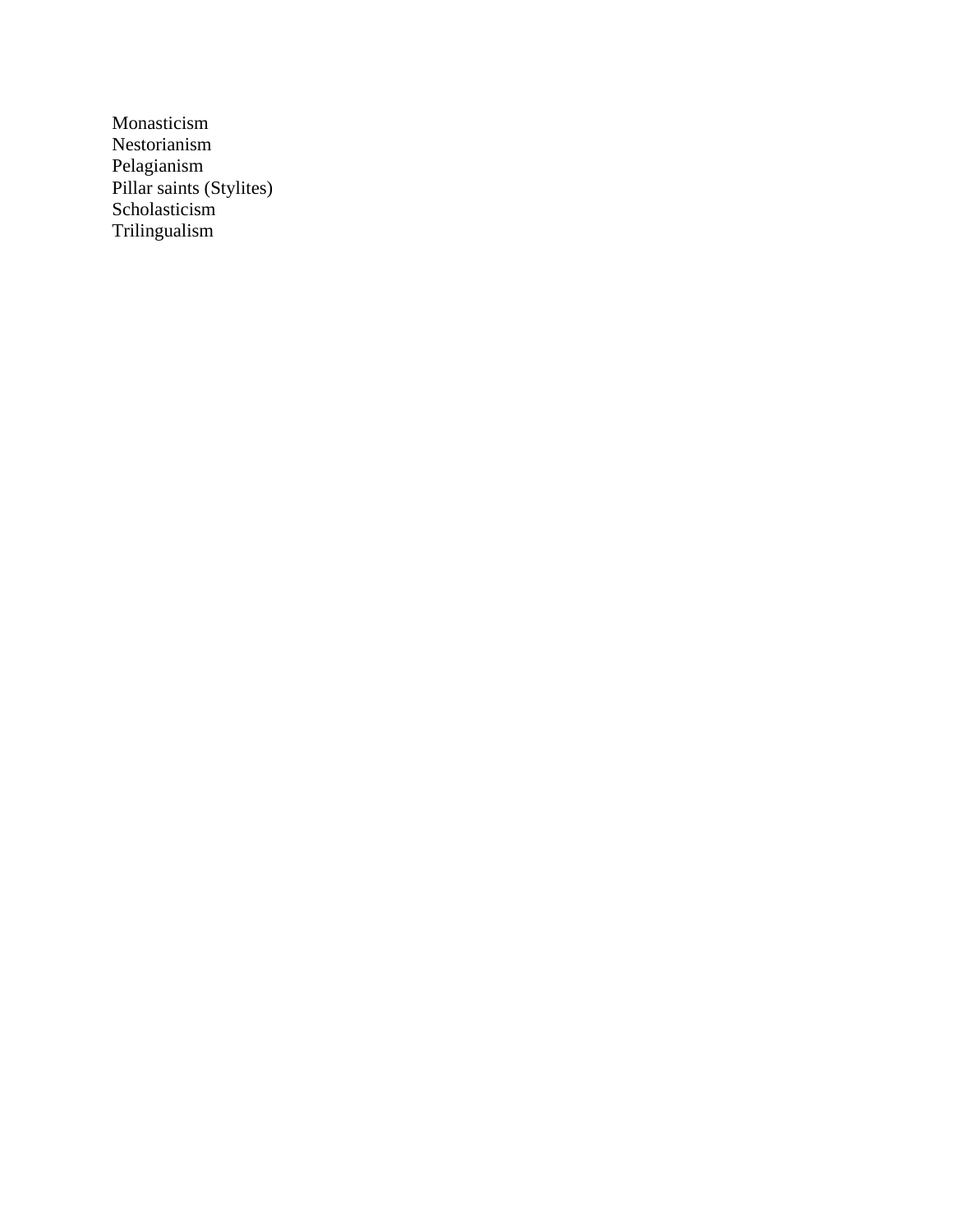## **II. Between On-campus Sessions**

## ANSWER IN ESSAY FORM (A) and (B), approximately 5 pages each

- A. Choose One (30% of total grade)
- 1. Much of early Christian theological development is taken up with christology: the doctrine concerning the Person and nature(s) of Christ. Trace an overview of christological discussions from the early days through the Council of Chalcedon, commenting on significant movements, heresies, councils and persons.
- 2. What was the significance of the iconoclastic controversy? Besides the obvious reference to figural art, what was this controversy really about, and how did it touch on Christian understandings of the nature of God incarnate?
- 3. Discuss the development of the understanding of the Eucharist. At a minimum, refer to: the *Didache*, Irenaeus, Radbertus & Ratramnus, and Thomas Aquinas.
- 4. While Christianity is today thought of as a "Western" religion, in the early days it was much more "Eastern" in its orientation and outreach. Discuss some of the early missionary efforts, with particular focus on Asia, Africa, and Britain.
- 5. Write about the rise of Islam and its implications for Christianity. Be sure to touch on the Crusades, iconoclasm, the Inquisition / Reconquista, and North Africa.
- B. Mandatory Question (20% of total grade)

Pick a topic that interests you, and develop a good, trenchant question to which you would like to have the answer. Research the question and develop an answer as an essay. Be sure to state why you think the question is important. You will be evaluated on how good the question is (33%) and the quality of the response (67%). The question and answer must lie principally in the period between AD 50 and AD 1517.

**FINAL NOTE: Class participation makes up 10% of the total grade. The grade breakdown is therefore as follows:** 

| <b>Pre-Class Assignment:</b>            | 40% |
|-----------------------------------------|-----|
| <b>Between Sessions Assignment: 50%</b> |     |
| <b>Attendance / Participation:</b>      | 10% |

#### **Grading:**

The instructor assumes that everyone in the class is capable of the work required to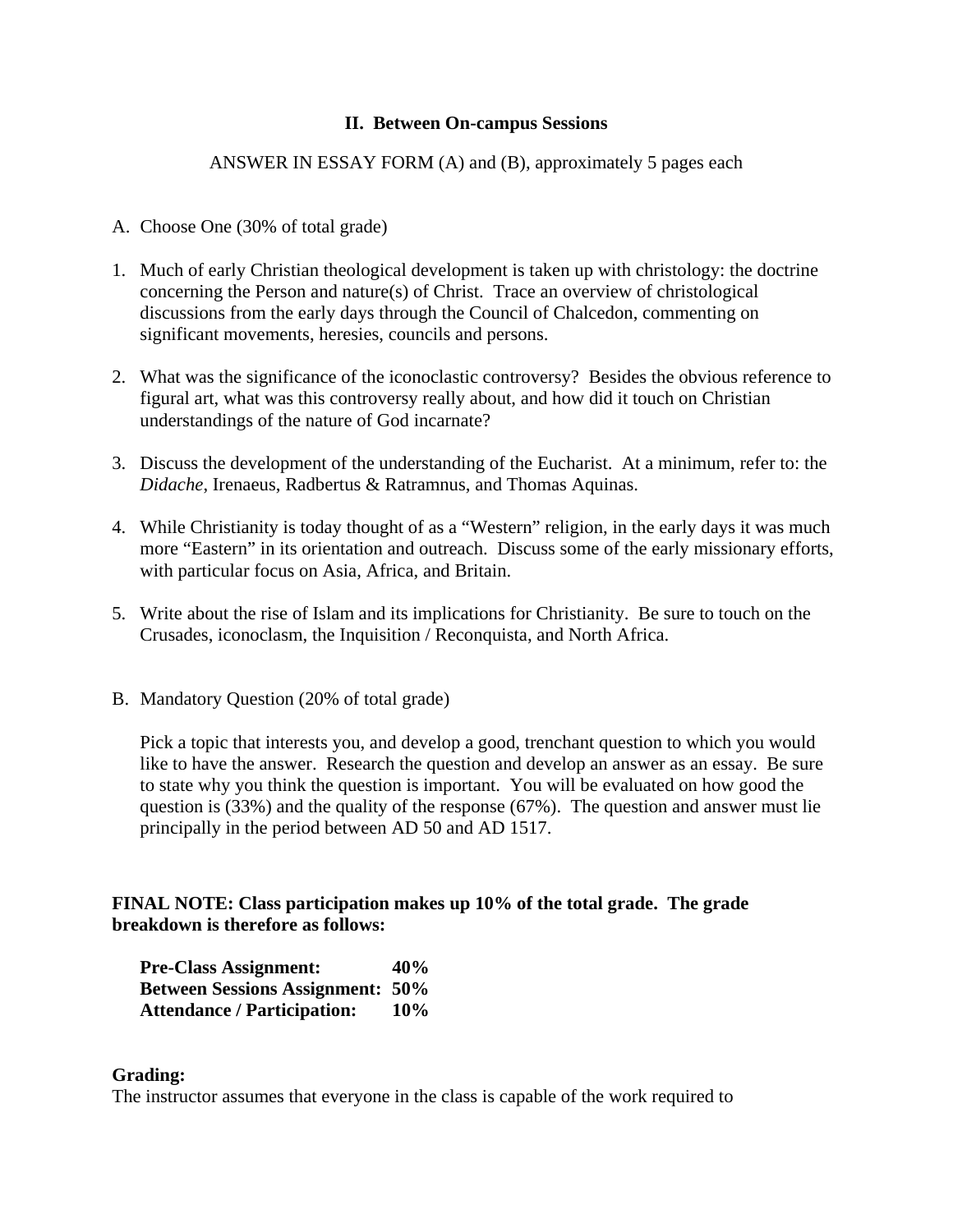receive a "B" grade for each assignment. The following interpretations of the meaning of each grade have been developed to help class members review their work to identify strengths and problems.

A "B" means that the basic elements of the assignment have been faithfully included, the argument is internally coherent, and clearly articulated.

A "B+" means the assignment is also well crafted.

An "A-" means that the assignment is not only well crafted, but it also probes the issues with considerable insight.

An "A" means the assignment is well crafted, reveals considerable insight, and moves beyond the range of the student's prior knowledge to begin to construct new perspectives and meanings for the subject. In other words, it shows the student's imagination at work; it has a creative edge.

A "C+" means that the assignment lacks clarity or focus, tends to reveal more the writer's opinions than the results of the writer's analysis, and lacks reflective insight into the issues being discussed.

A "C" means that the assignment does not move beyond the reporting of information from readings and/or class discussions to engaging them with issues being discussed; it may indicate inappropriate or misuse of data and readings.

A "C-" means that despite some moments of focused discussion and insight, major gaps exist in the development of the argument or discussion.

A "D" means the individual needs to see me.

An "F" means the individual needs to see me immediately.

### **Grades will be reduced a step (e.g. from B to a B-) for assignments handed in after**

**the start of class,** and a full letter grade for any assignments 24 hours past due. Assignments over 48 hours past due will be lowered two letter grades. We need to talk if an assignment is over 72 hours past due. Please note only two unexcused absences are allowed before grade is lowered one step.

Final course grades are mailed to the student, GBHEM in Nashville and the student's conference representative by September 30. Grades are not posted on-line.

#### **Inclusive Language**

In both oral and written contributions to the course, students are expected to be conscious of the power of language in theology. Inclusive language respects both gender and racial diversity, and students should demonstrate awareness that language about persons and God expresses values and impacts theological ideas in the details of race and gender connotations. Both gender and race are socially-constructed categories, and changing language is part of bringing justice to theological discourse.

#### **Academic Policies**

**Attendance:** Students are expected to attend all classes in their entirety. Faculty member have the authority to set attendance policies for particular courses and those policies will be included in the course syllabus. Deviation from the attendance policy may result in reduction of grade or loss of credit for the course.

**Plagiarism:** Plagiarism is regarded as a serious offense and will result in substantial penalties, including the possibility of academic dismissal. The faculty regards the